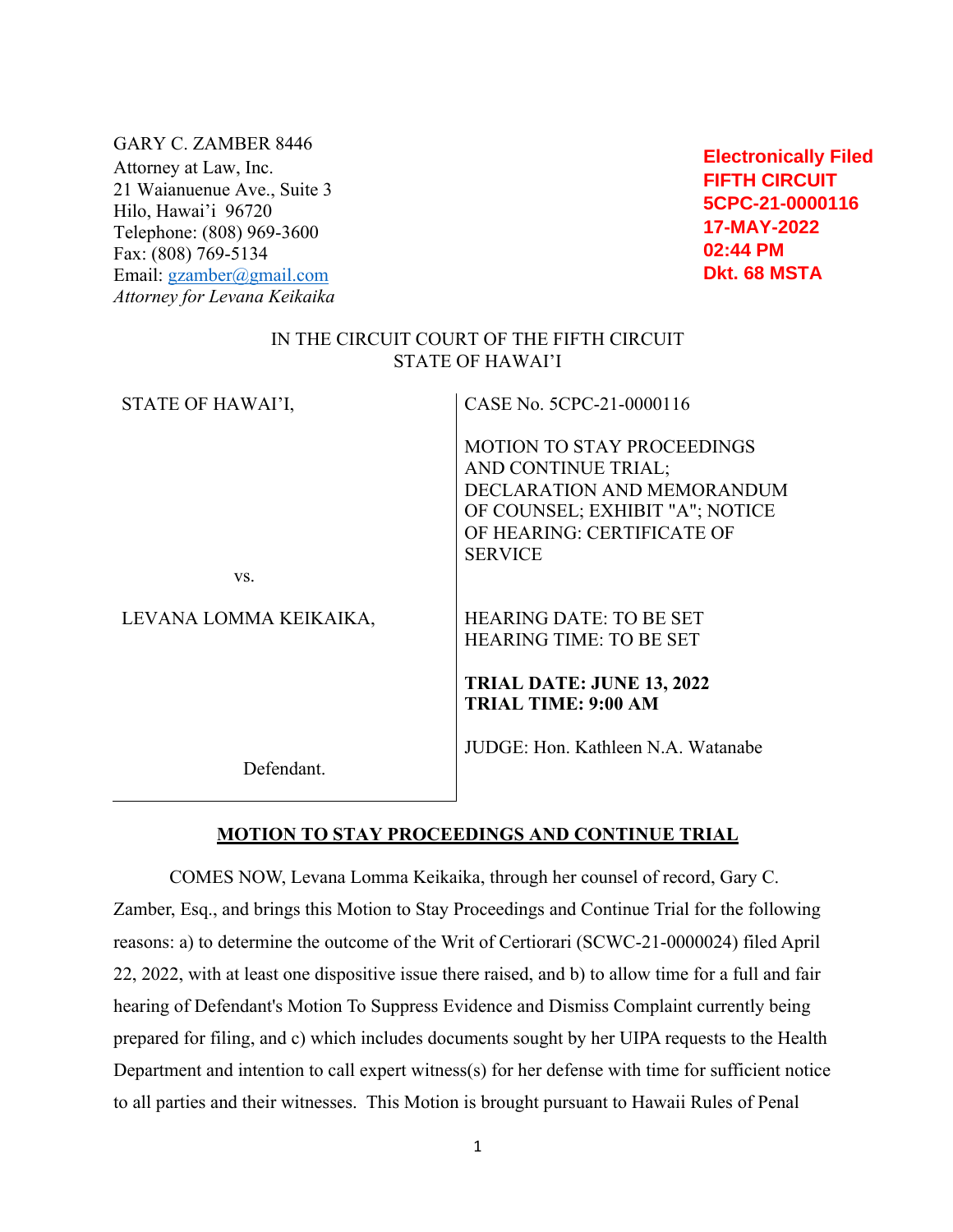Procedure, "HRPP" Rules 12.2(a)(5) and 48(c) and for the purposes of judicial economy as the Writ contains questions central to the charging statutes in the instant case and companion case 5CPC-21-0000117.

DATED: Hilo, Hawaii, May 17, 2022

Schooler

GARY C. ZAMBER, Attorney for Defendant Levana Lomma Keikaika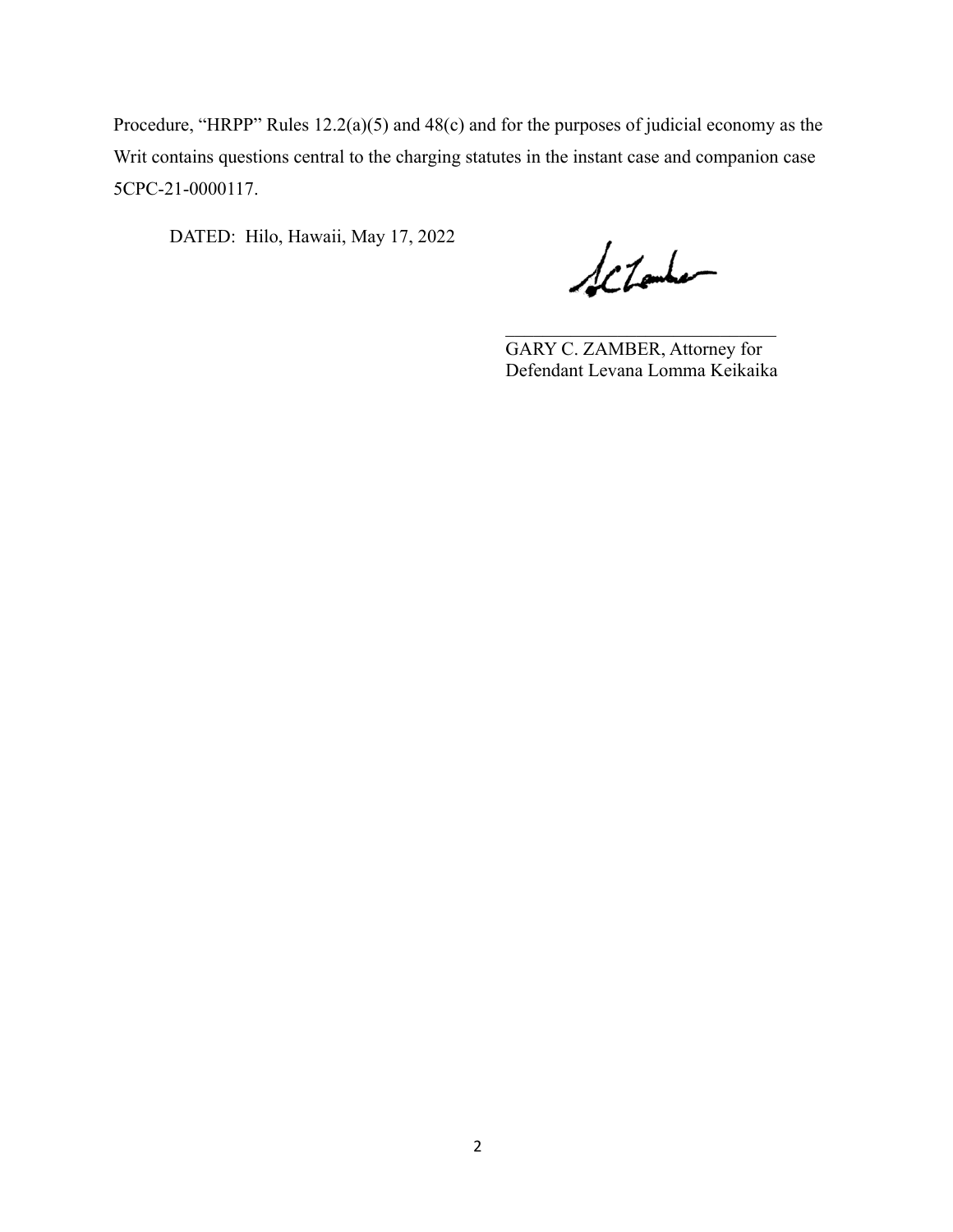GARY C. ZAMBER 8446 Attorney at Law, Inc. 21 Waianuenue Ave., Suite 3 Hilo, Hawai'i 96720 Telephone: (808) 969-3600 Fax: (808) 769-5134 Email: gzamber@gmail.com *Attorney for Levana Keikaika*

### IN THE CIRCUIT COURT OF THE FIFTH CIRCUIT STATE OF HAWAI'I

| STATE OF HAWAI'I,      | CASE No. 5CPC-21-0000116                                       |
|------------------------|----------------------------------------------------------------|
| VS.                    | DECLARATION AND MEMORANDUM<br>OF COUNSEL                       |
|                        |                                                                |
| LEVANA LOMMA KEIKAIKA, | <b>HEARING DATE: TO BE SET</b>                                 |
|                        | <b>HEARING TIME: TO BE SET</b>                                 |
|                        | <b>TRIAL DATE: JUNE 13, 2022</b><br><b>TRIAL TIME: 9:00 AM</b> |
| Defendant.             | JUDGE: Hon. Kathleen N.A. Watanabe                             |

# **DECLARATION AND MEMORANDUM OF COUNSEL**

1. I, Gary C. Zamber, am the counsel of record for the Defendant, Levana Lomma Keikaika, and am of the informed belief the following is true to the best of my knowledge and ability:

2. Ms. Keikaika has recently filed an Application for Writ of Certiorari to the Hawaii Supreme Court (attached as Exhibit "A") which specifically asks the question if Hawaii Revised Statutes "HRS" § 127A-14 limits the length of time of a declared state of emergency to 60 days.

3. In this instant case, as well as the companion case 5CPC-21-0000117, Ms. Keikaika claims the Mayor's Rules 23, Amendment 1 and Rule 24 terminated 60 days after the effective date of January 5, 2021 and was not in effect when she was alleged to have violated the rules on March 25, 2021 and again on March 31, 2021.

4. Additionally, there is no charging statute, as HRS 127A-29 (eff 2014) states if the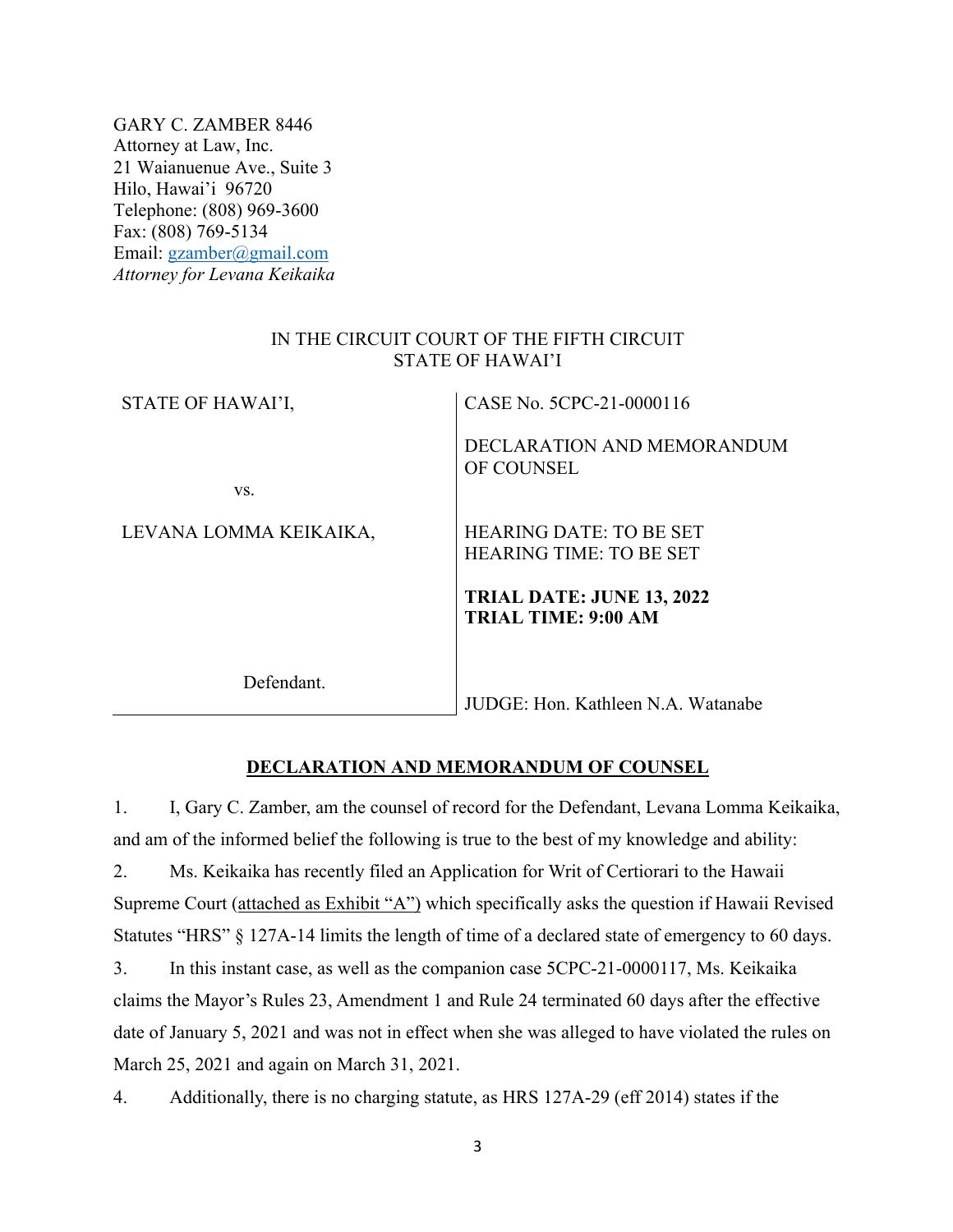emergency rule states a crime, then it is. In this case, the Mayor's Rules 23, Amendment 1 and

24 do not mention violations or sentencing.

5. Hawaii Rules of Penal Procedure "HRPP" Rule 12.2.(b) provides for TRIAL SETTING UNDER SPECIAL CIRCUMSTANCES:

> (b) Motion for advancement or continuance of trial. When ruling upon a motion for advancement or continuance of a trial under this Rule 12.2, the court shall consider the totality of the circumstances, including, but not limited to, the following:

> (1) a defendant's rights to a speedy and fair trial, effective assistance of counsel, the right to confront and cross-examine witnesses and other rights guaranteed by the constitutions of the State of Hawai'i and the United States;

(2) any substantial adverse impact the time of trial may have on the witness.

6. HRPP Rule 48(c) Excluded periods. The following periods shall be excluded in computing the time for trial commencement:

(1) periods that delay the commencement of trial and are caused by collateral or other proceedings concerning the defendant, including but not limited to penal

irresponsibility examinations and periods during which the defendant is incompetent to stand trial, pretrial motions, interlocutory appeals and trials of other charges.

(3) periods that delay the commencement of trial and are caused by a continuance granted at the request or with the consent of the defendant or defendant's counsel; (8) other periods of delay for good cause.

7. In this instant matter, as well as the companion case 5CPC-21-0000117, Ms. Keikaika is willing to waiver her Rule 48 speedy trial to include continuing the trial until the Supreme Court has either Denied or Accepts the Writ and rules on the case, and the issue presented will clarify the constitutional issue of whether HRS § 127A-14 has an automatic 60-day termination or can be continued indefinitely.

8. This request to Stay Proceedings and Continue Trial is made in the best interest of Justice and Judicial Economy and not for reasons of delay.

DATED: Hilo, Hawaii, May 17, 2022

 $\frac{1}{2}$ 

GARY C. ZAMBER, Attorney for Defendant Levana Lomma Keikaika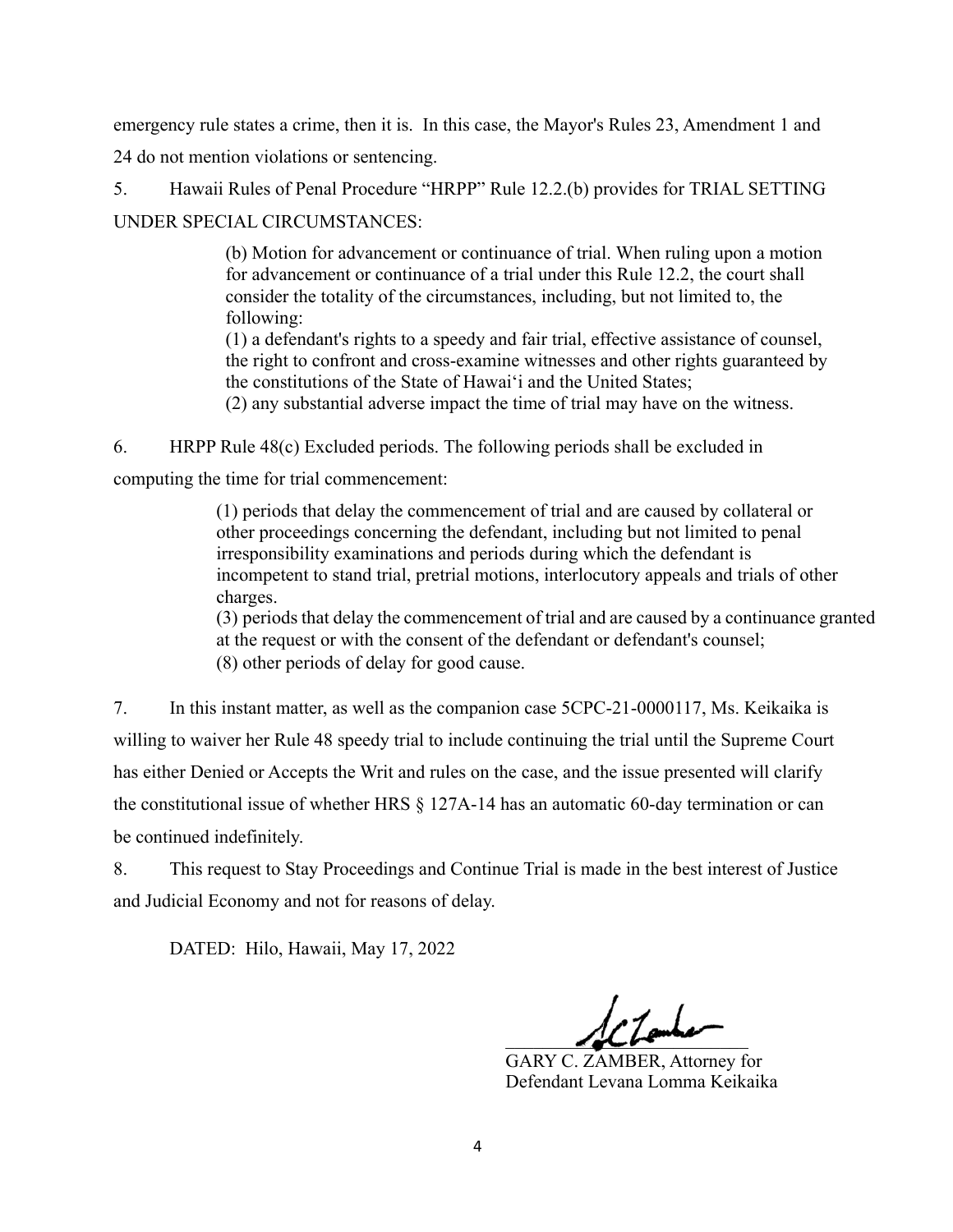**Electronically Filed Supreme Court SCWC-21-0000024 22-APR-2022 08:57 AM Dkt. 3 AC**

### **IN THE SUPREME COURT**

### **OF THE STATE OF HAWAI'I**

| FOR OUR RIGHTS, a Hawai'i corporation,           | SCWC-21-0000024                                                                                                                |
|--------------------------------------------------|--------------------------------------------------------------------------------------------------------------------------------|
| et al.,<br>Petitioners-Plaintiffs-Appellants,    | <b>ICA CAAP-21-0000024</b><br>CIVIL NO. 5CCV-20-0000091                                                                        |
| VS.                                              |                                                                                                                                |
| DAVID IGE, in his official capacity as Governor) | APPLICATION FOR WRIT OF CERTIORARI<br>FROM THE DECISION OF THE<br><b>INTERMEDIATE COURT OF APPEALS</b>                         |
| of the State of Hawai'i, et al.,                 | FILED ON FEBRUARY 5, 2022                                                                                                      |
| Respondents-Defendants-Appellees.                | Hon. Katherine G. Leonard, Presiding Judge,<br>Hon. Sonja M. P. McCullen, Assoc. Judge<br>Hon. Karen T. Nakasone, Assoc. Judge |

### **APPLICATION FOR WRIT OF CERTIORARI**

# **APPENDICES "A" – "C"**

Marc J. Victor – Bar. No. 011090 Jody L. Broaddus – Bar. No. 011229 ATTORNEYS FOR FREEDOM LAW FIRM 1003 Bishop Street, Suite 1260 Honolulu, HI 96813 Phone: (808) 647-2423 Fax (480) 857-0150 Marc@AttorneysForFreedom.com [Jody@AttorneysForFreedom.com](mailto:Jody@AttorneysForFreedom.com)

Attorneys for Petitioners-Appellants

Exhibit "A"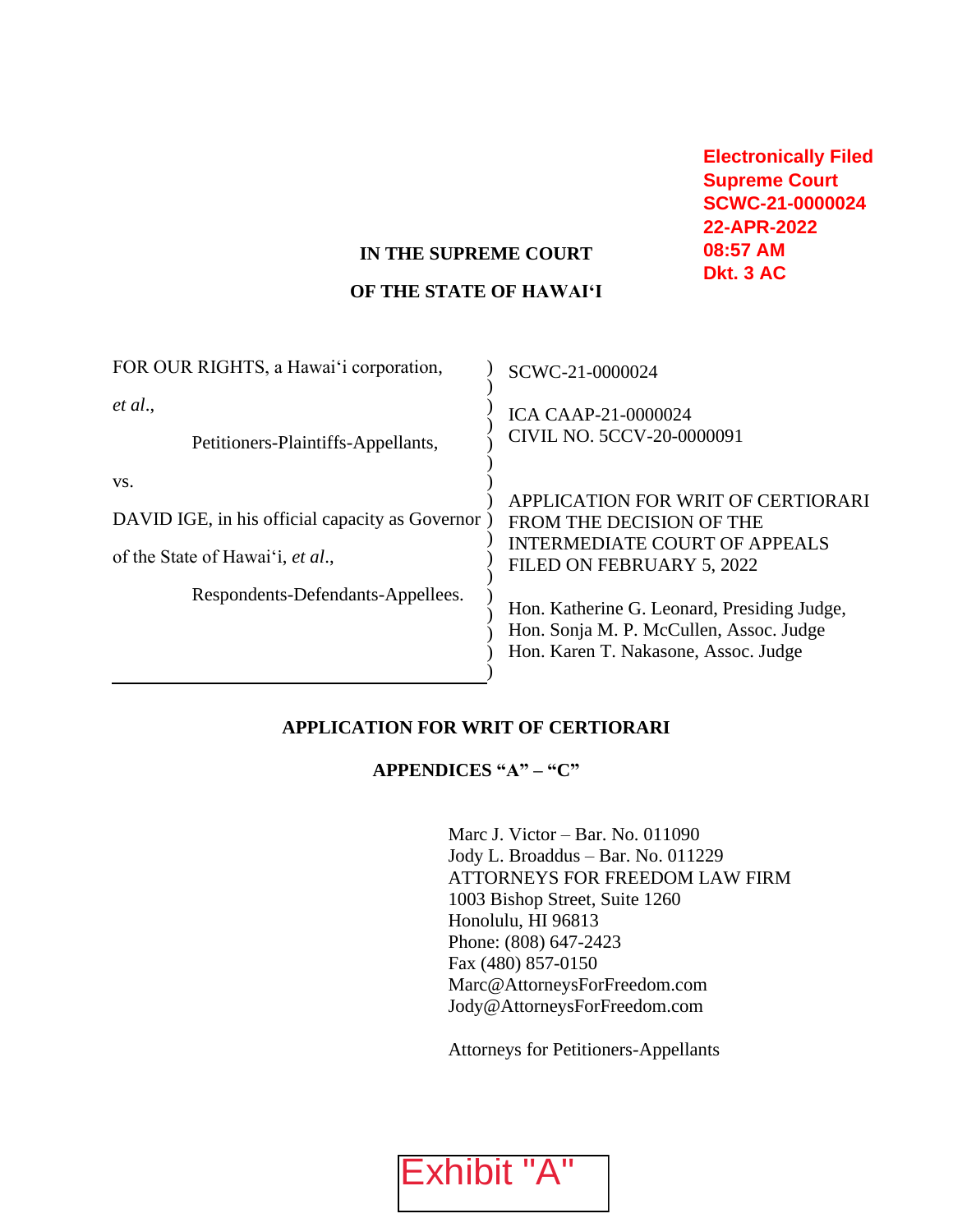Petitioners For Our Rights, *et. al* ("Petitioners"), by counsel, submit this Application for Writ of Certiorari in the above-captioned matter, in accordance with Hawai'i Rules of Appellate Procedure, Rule 40.1. The Record on Appeal is the JIMS docket sheet for CAAP-21-0000024, which contains links to all referenced documents, cited herein as Dkt <#>. *See* Appx. B and C.

### **STATEMENT OF QUESTIONS FOR REVIEW**

1. Whether Governor Ige's Ninth, Tenth, and Eleventh Proclamations were (and are) unconstitutional and exceed the authority statutorily delegated by Hawai'i Revised Statutes ("H.R.S") § 127A-14 and related sections, 1 because they effectively extend an initially-declared emergency and promulgate rules and regulations to broadly command, restrict, and otherwise regulate commercial operations and private citizens' lives without a time limit, despite that the Hawai'i Constitution invests the Governor with no such power and Section 127A-14(d) limits the authorized declaration of emergency and concomitant exercise of power to 60 days?<sup>2</sup>

2. Whether the Governor of the State of Hawai'i may evade the 60-day limit set by Section 127A-14 upon the Governor's power to unilaterally declare regulations (some carrying criminal penalties for violations), by declaring a series of "proclamations" based upon the same asserted basis as the initial proclamation of emergency, thereby ruling the state by edict indefinitely?

### **STATEMENT OF PRIOR PROCEEDINGS**

Petitioner For Our Rights (et al.) filed its initial complaint on September 1, 2020, and its First Amended Complaint (the "Complaint") on September 24, 2020. Dkt 22, items 1, 6. The Complaint alleged two counts: (1) Governor Ige's Ninth, Tenth, Eleventh Proclamations and all such proclamations, including also the enforcement of all such Proclamations, were (and are)

 $<sup>1</sup>$  Citations to statutes within H.R.S. Chapter 127A are hereinafter abbreviated as "Section."</sup>

<sup>&</sup>lt;sup>2</sup> Respondent Governor's temporary powers under H.R.S. chap. 127A are expressly reviewable and limited per Section 127A-1(c).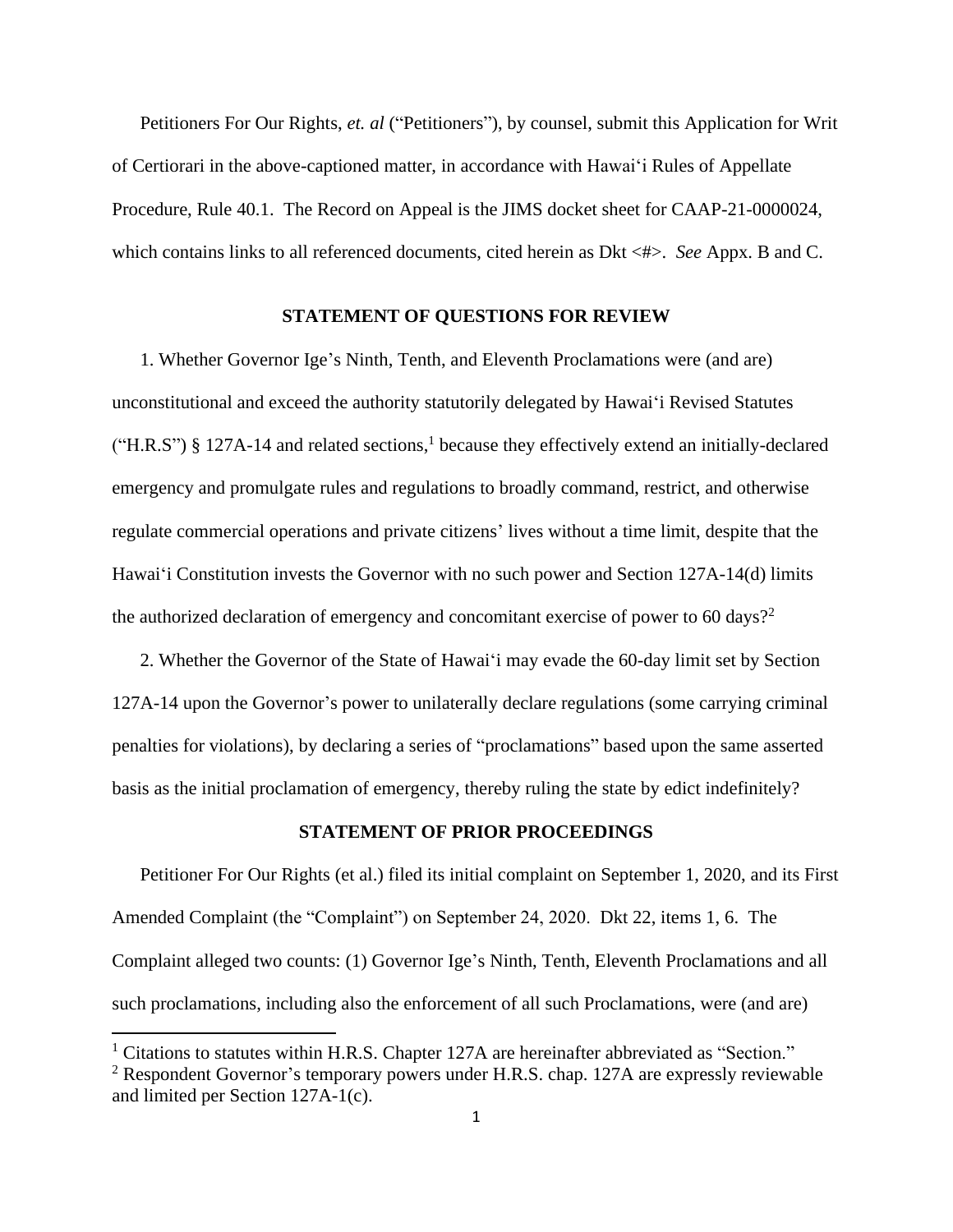unconstitutional and exceed the authority statutorily delegated by the Hawaiʻi Legislature to the Hawaiʻi Governor to declare an emergency and promulgate rules and regulations to facilitate the government response to such a declared emergency; and (2) Governor Ige's Ninth, Tenth, and Eleventh Proclamations were and are unconstitutionally vague and deprive(d) Petitioners of due process under the constitutions of the State of Hawaiʻi and the United States of America.

Respondents filed on October 8, 2020, a Motion to Dismiss Plaintiffs' First Amended Complaint (Motion to Dismiss), seeking dismissal in the entirety. Dkt 22, items 26, 46. Petitioners filed an opposition memorandum on November 9, 2020. Dkt 22, item 50. After Respondents filed timely a reply memorandum, the Fifth Circuit Court heard the matter on November 17, 2020, and entered its order dismissing Petitioners' Complaint with prejudice on November 19, 2020; the judgment reflecting the order was entered on December 23, 2020. Dkt 22, items 55, 70, 74, 77, 81, 85. Petitioners timely noticed their appeal on January 18, 2021. After full briefing by the parties, the Intermediate Court of Appeals (ICA) heard oral arguments on January 26, 2022, and issued its opinion and decision dated February 25, 2022. Dkt 22, item 87. A copy of the decision is attached to this Petition as Appendix A.

The ICA affirmed the Fifth Circuit Court's essentially one-paragraph decision dismissing Petitioners' Count One, but vacated and remanded on Count Two. Per Hawai'i Rules of Appellate Procedure (HRAP), Rule 40.1, Petitioners may challenge and this Court may rule upon the ICA's adverse decision on Count One despite the remand of Count Two.

#### **STATEMENT OF THE CASE AND MATERIAL FACTS**

As documented in the ICA decision (Appendix A pp. 3-5, Lexis star pages 3-5, editing and quotations omitted): On March 4, 2020, Respondent Governor Ige issued a proclamation (Initial Proclamation) addressing the Covid-19 pandemic, pursuant to Hawaiʻi Revised Statutes (HRS)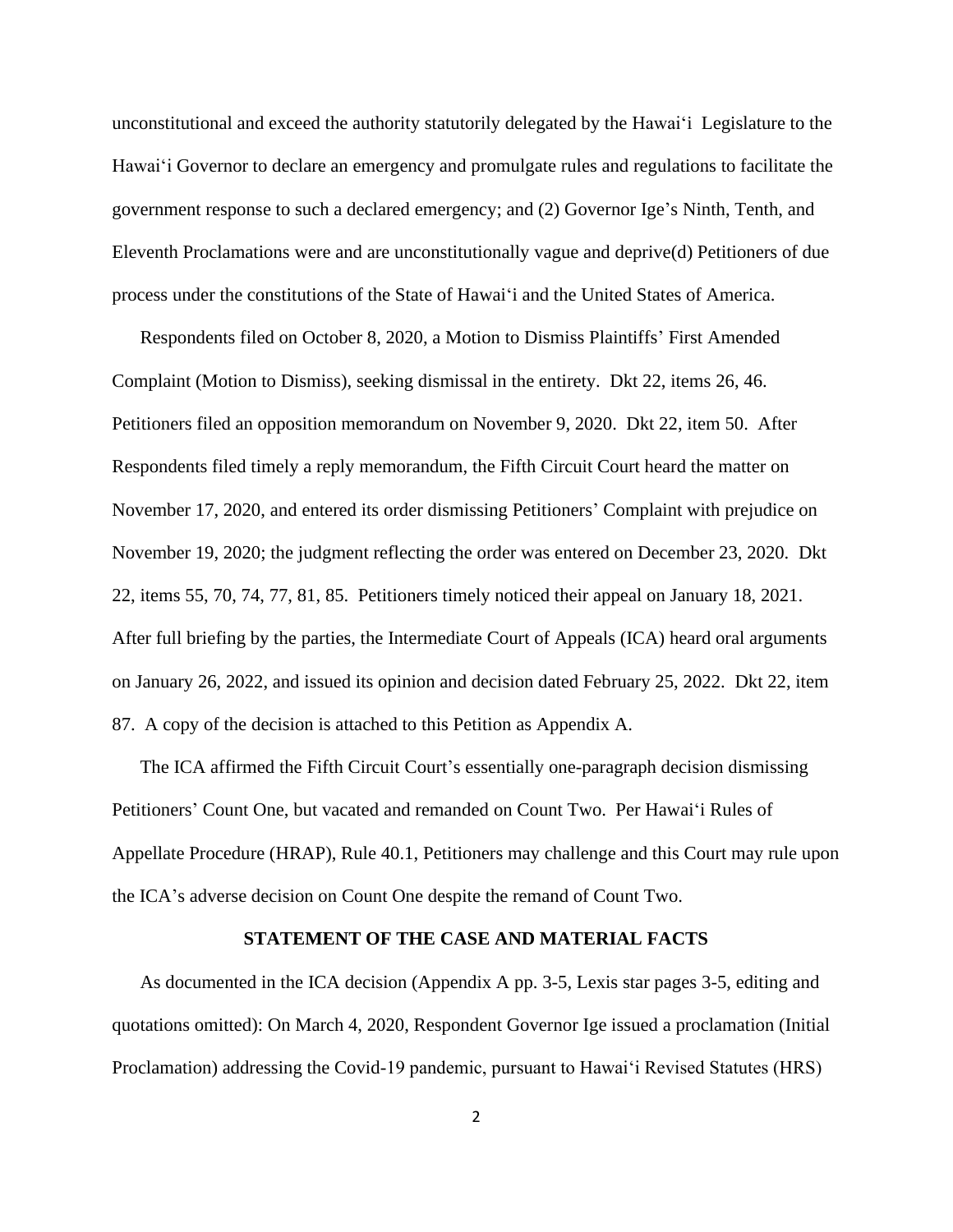§§ 127A-2, -12, -13, -14, -16, -30 (Supp. 2019), which by its terms expired on April 29, 2020. Respondent Governor Ige issued subsequent Covid-19-related proclamations on March 16, 2020, March 21, 2020, March 23, 2020, March 31, 2020, April 16, 2020, April 25, 2020, May 5, 2020, and May 18, 2020, each denominated as "supplementary" to the Initial Proclamation but without revoking any prior proclamatory language. Subsequently, Respondent Governor issued on June 10, 2020 a Ninth Supplementary Proclamation, on July 17, 2020, a Tenth Proclamation Related to the Covid-19 Emergency, on August 6, 2020, and an Eleventh Proclamation, on August 20, 2020, all of which continued the practice of incorporating by reference all prior proclamatory language without revoking any.

Petitioners as Plaintiffs filed their Complaint challenging the Governor's rule by supplementary proclamations from the Second through the Eleventh Proclamation. The proclaimed series of accumulating requirements, restrictions, and prohibitions, most or all enforceable by criminal prosecution, were presented to the lower courts and are publicly available on the Hawai'i Governor's website: [https://governor.hawaii.gov/emergency](https://governor.hawaii.gov/emergency-proclamations)[proclamations.](https://governor.hawaii.gov/emergency-proclamations) Petitioners filed the instant Complaint when the Eleventh Proclamation reinstated (or redoubled) onerous burdens upon personal intra-state travel among the Hawaiian Islands.

Respondent Governor issued sixteen more proclamations and amendments starting August 20, 2020 through February 5, 2022, grounded on the same "emergency." (See the Governor's website cited above.) These Proclamations tactically described themselves (unless purely amendments) as "new" proclamations, no longer "supplementary" as the second through eleventh had been denominated.

3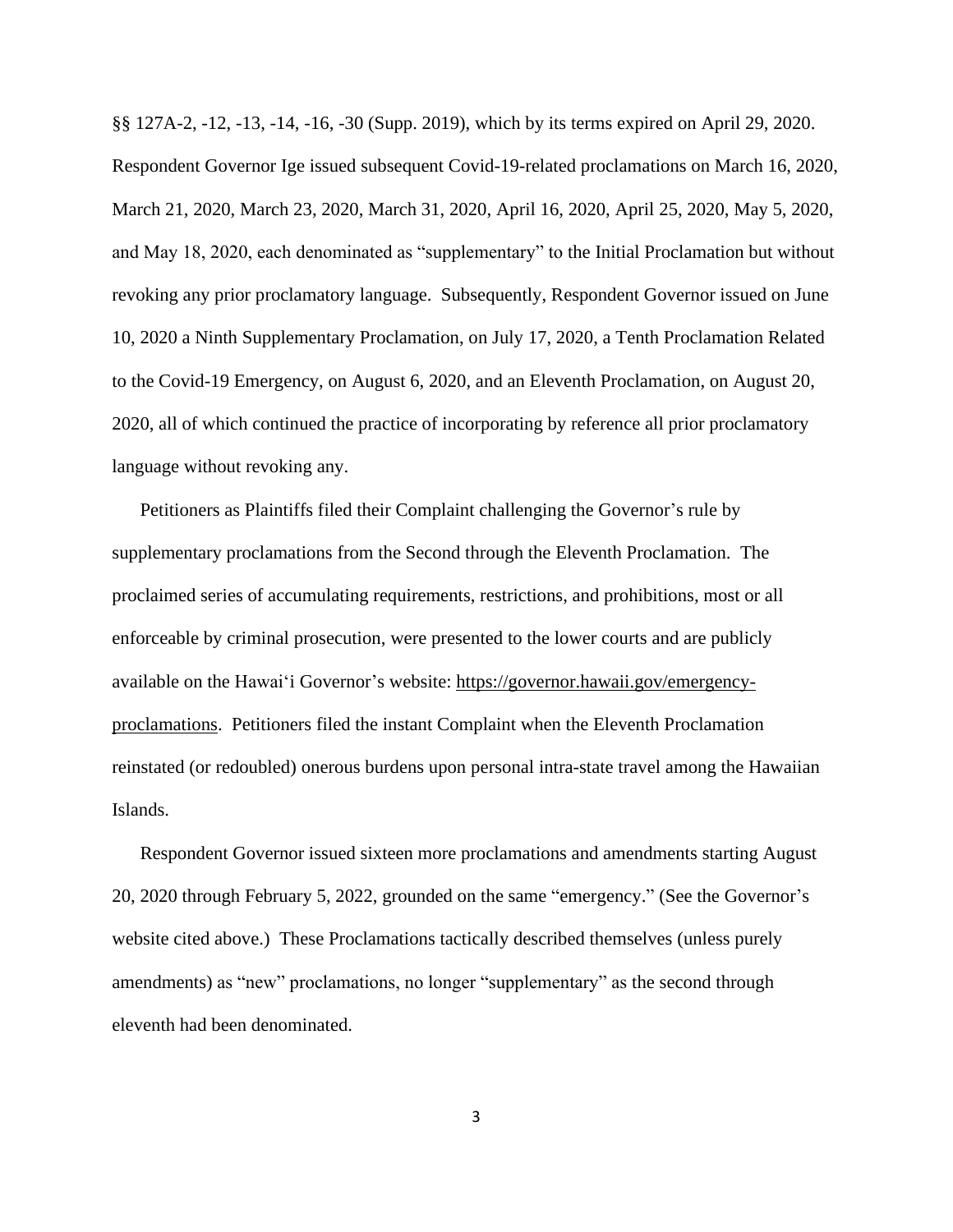The ICA expressly held Petitioners' challenge to the Governor's continuing rule by

successive proclamation, through and past the Eleventh Proclamation to the present, is viable and

ripe for judicial consideration:

[W]e conclude that the questions presented *are clearly of a public nature, as the expansive powers granted to the Governor under the Emergency Management Act can be applied, with few exceptions, to virtually everyone in the State*, whether resident or visitor, as well as all government and private enterprises and public and private properties. An authoritative determination of whether HRS chapter 127A, as currently enacted, limits the Governor's emergency powers to a single period of no more than 60 days and whether, *inter alia*, the mandates, restrictions, and criminal penalties imposed in Governor Ige's proclamations would be desirable, as the same or similar mandates, restrictions, and criminal penalties remain in place as of this Opinion or could be imposed in future emergency proclamations. … *[T]he mandates, restrictions, and criminal penalties have in fact reoccurred since the proclamations that were specifically challenged in the Complaint and it seems likely that similar measures might be taken in the future* in the face of an emergency or disaster in light of language of the Act, as well as its application in response to the Covid-19 pandemic.

*For Our Rights*, Appendix A, p. 26, 2022 Haw. App. LEXIS 40, \*32-33 (emphasis added).

#### **ARGUMENT**

### **I. This Petition Frames Issues Of Widespread Public Importance And Bedrock Constitutional Principles.**

When a major state-wide emergency arises, a law-abiding society stands upon organic law to

respond in a manner consistent with first principles and the will of the people. The State of

Hawaiʻi operates under its constitution and the Legislature's enactments. The Hawai'i

Legislature delegated to the Governor the power to declare an emergency when necessary, and to

undertake comprehensive control powers to address such an identified emergency – *for 60 days* 

*only*. Governor Ige, however, chose to declare and extend the same emergency more than

nineteen times, thus extending unilateral power *since March 4, 2020* – and now *over two years*.

The Governor has by fiat taken power legitimately belonging to the Legislature only. The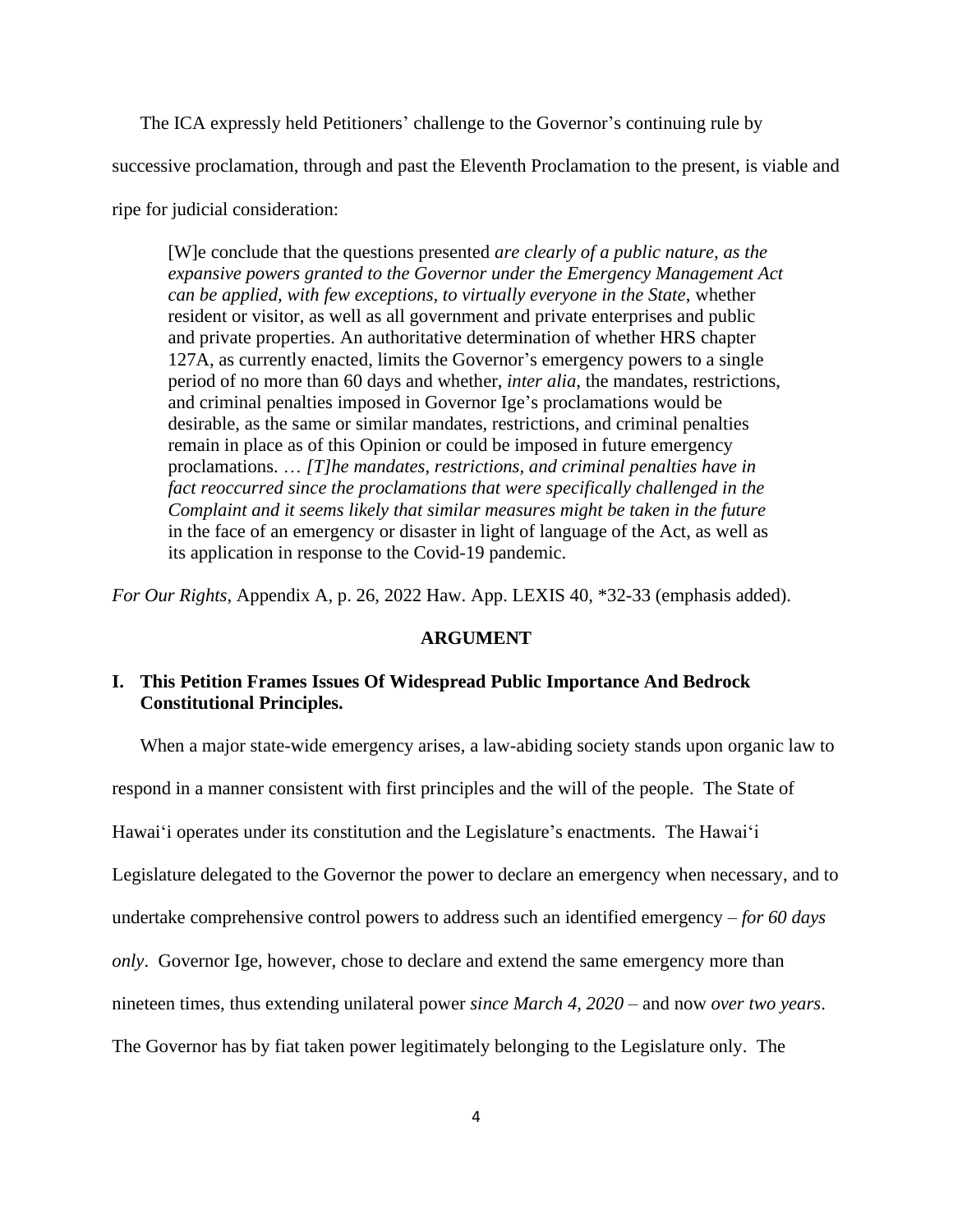Governor's assumption of power violates the statutory 60-day time limit, and it violates the separation of powers inherent in the Constitution of Hawai'i.<sup>3</sup>

In this state, the lawful response to an emergency starts with the Governor taking action unilaterally for 60 days, allowing for the Legislature to either extend the Governor's period of authority or otherwise pass remedial laws. That procedure follows the emergency action statute (HRS chapter 127A) and accords with the constitutional separation of powers.

That procedure was not followed here. Respondents have defended their deviation from law by asserting the Legislature wrote the 60-day limit to have no meaning and impose no limit upon the Governor's exercise of unilateral power. Respondents have urged that a single individual, the Governor, may lawfully concentrate power into his or her hands to rule over government entities, businesses, and individuals statewide, for as long as the Governor desires, *now over two years*. This Court should reject such unprincipled power concentration as violating HRS chapter 127A and the Hawai'i Constitution's definitions and separation of powers. 4

Respondents have argued below that the Legislature intended by enacting Section 127A-14 to install legislative power in the Governor for as long as he wants it, but this Court must not accede to that view. "Although courts are especially reluctant to interfere with the internal workings of the legislature, they may not shirk from their duty to give full effect to the

<sup>&</sup>lt;sup>3</sup> See Haw. Const. art. III, § 1 (vesting the "legislative power" in the Legislature to "extend to all rightful subjects of legislation"); *id.,* art. V, § 1 (vesting the "executive power" in the Governor); *Alakai Na Keiki, Inc. v. Matayoshi*, 127 Hawai'i 263, 275, 277 P.3d 988 (2012) (noting "the separation of powers doctrine" applies to Hawai'i law because, "like the federal government, Hawai'i's government is one in which the sovereign power is divided and allocated among three co-equal branches"), *citing Haw. Insurers Council v. Lingle*, 120 Hawai'i 51, 69, 201 P.3d 564 (2008)).

<sup>&</sup>lt;sup>4</sup> *Contra* the Respondents' arguments below, the U.S. Supreme Court reminds the nation: "Emergency does not create power. Emergency does not increase granted power or remove or diminish the restrictions imposed upon power granted or reserved." *Home Bldg. & Loan Ass'n. v. Blaisdell*, 290 U.S. 398, 425, 54 S. Ct. 231 (1934).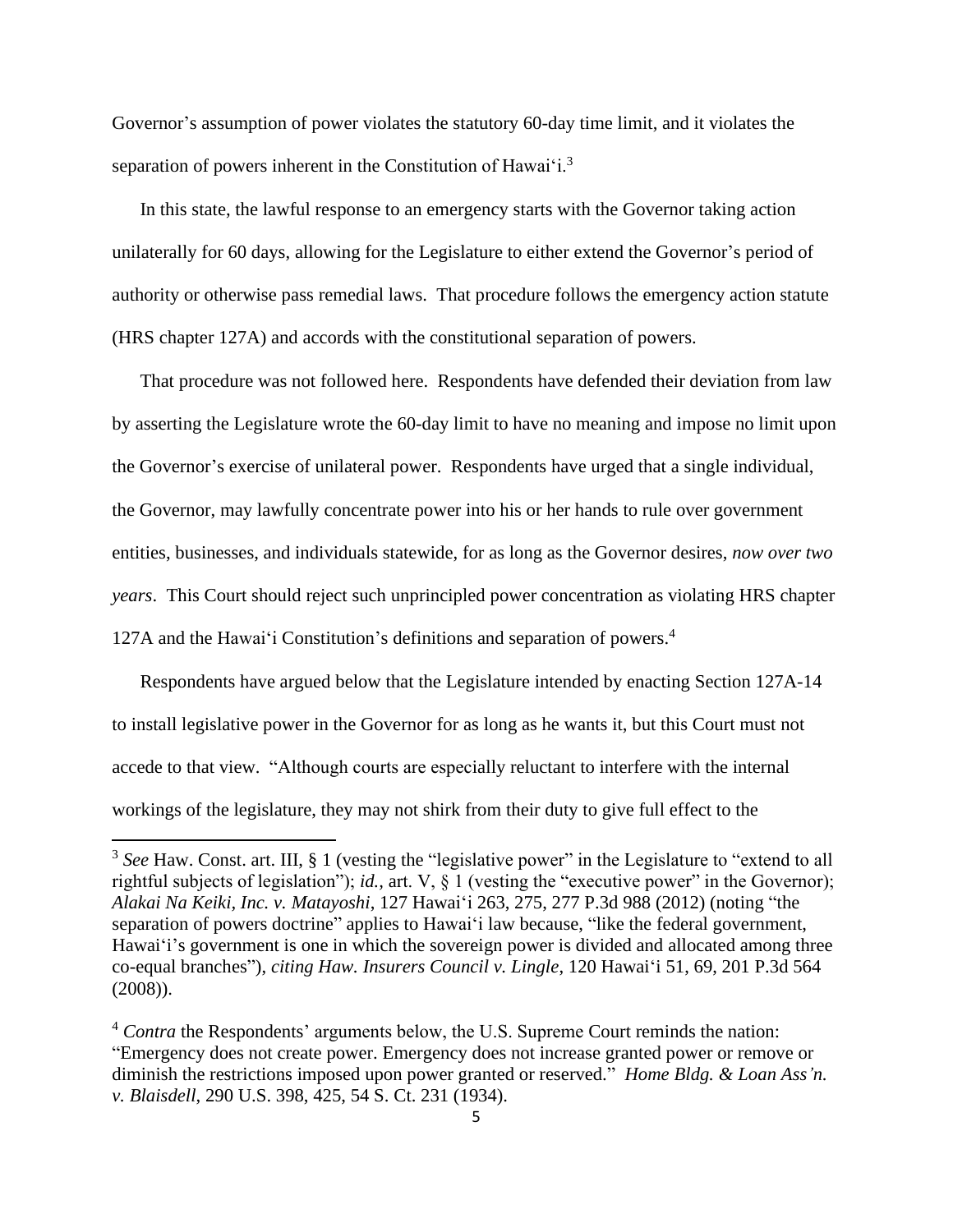provisions of the Constitution relating to the enactment of laws, [] and *they cannot stand powerless in the face of a manifestly unauthorized exercise of power*." *Armstrong v. United States,* 759 F.2d 1378, 1380 (9th Cir. 1985) (emphasis added; internal quotations omitted), *citing Marshall Field & Co. v. Clark*, 143 U.S. 649, 670, 12 S. Ct. 495 (1892), *and Baker v. Carr*, 369 U.S. 186, 217, 82 S. Ct. 691 (1962). Bluntly, the Florida Supreme Court warned when "the powers of both the legislative and executive branches are lodged in one body," there forms a "concentration of power that is prohibited by any tripartite system of constitutional democracy

and cannot stand." *Chiles v. Childrena*, 589 So. 2d 260, 267-68 (Fla. 1991).<sup>5</sup>

# **II. In Section 127A-14, The Legislature Expressly Limited A Governor's Unilateral Power To Rule The State By Emergency Powers.**

In pertinent parts, Section 127A-14 states:

…

(a) The governor may declare the existence of a state of emergency in the State by proclamation if the governor finds that an emergency or disaster has occurred or that there is imminent danger or threat of an emergency or disaster in any portion of the State.

 (c) The governor … shall be the sole judge of the existence of the danger, threat, or circumstances giving rise to a declaration of a state of emergency in the State …. This section shall not limit the power and authority of the governor under section  $127A-13(a)(5)$ .

 (d) A state of emergency … shall terminate automatically sixty days after the issuance of a proclamation of a state of emergency, or by a separate proclamation of the governor[,] whichever occurs first.

Section 127A-14 expressly limits the Governor's emergency power to 60 days. "The

fundamental starting point of statutory interpretation is the language of the statute itself."

<sup>&</sup>lt;sup>5</sup> Separation of powers in a free state must be inviolable: "No political truth is certainly of greater intrinsic value, or is stamped with the authority of more enlightened patrons of liberty" than the separation of powers. *The Federalist* No. 47,  $\Box$  3 (James Madison, 1788). "[The] separate and distinct exercise of the different powers of government . . . is admitted on all hands to be essential to the preservation of liberty." *Id.*, No. 51,  $\Box$  2 (James Madison, 1788).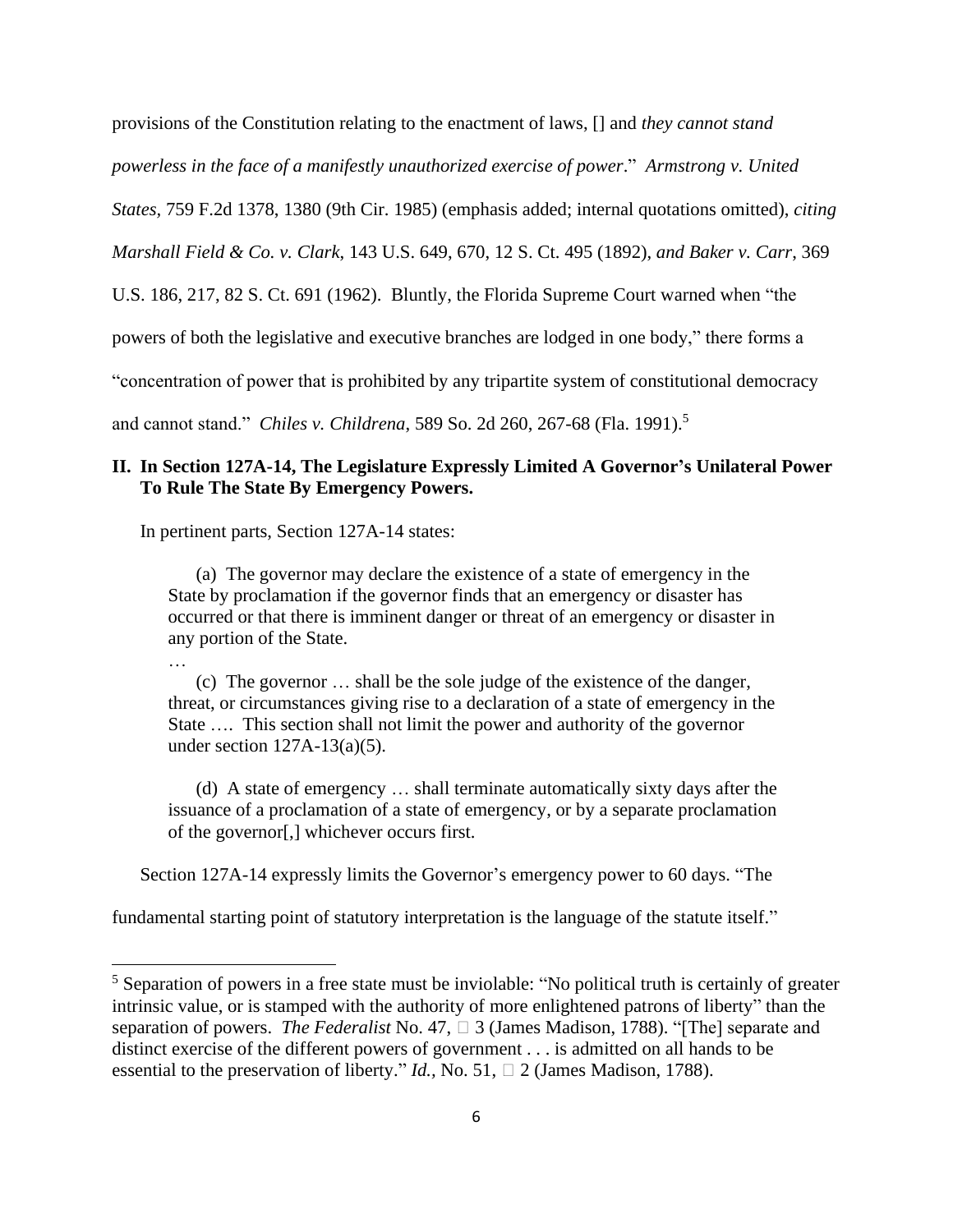*Priceline.com, Inc. v. Dir. of Taxation*, 144 Haw. 72, 87, 436 P.3d 1155 (2019), *quoting State v. Alangcas*, 134 Hawaiʻi 515, 525, 345 P.3d 181 (2015) (citing *Hawaii Gov't Emps. Ass'n v. Lingle*, 124 Hawaiʻi 197, 202, 239 P.3d 1 (2010)). Where the statutory language is plain and unambiguous, Hawaiʻi courts must give effect to its plain and obvious meaning. *Priceline, Inc.,* 144 Haw. at 87, *citing Schmidt v. Bd. of Dirs. of Ass'n of Apartment Owners of Marco Polo Apartments*, 73 Haw. 526, 531-32, 836 P.2d 479 (1992) (citations and quotations omitted).

#### **A. The "Shall Terminate Automatically" Language is Plain and Mandatory.**

The plain, unambiguous language of Section 127A-14(d) declares: "A state of emergency and a local state of emergency *shall terminate automatically sixty days after the issuance of a proclamation* of a state of emergency or local state of emergency[.]" (Emphasis added.) The 60-day limit is phrased as mandatory, not discretionary and not merely suggestive. The "shall terminate" verb must be construed as mandatory because of both: (1) the default meaning of the "shall" modal verb; and (2) the judicial policy of interpreting "shall" as mandatory and "may" as discretionary when the Legislature has used both verb forms in the same statute. It is wellsettled that "shall" verbs take their ordinary meanings as mandatory, especially in statutes that use both "shall" and "may" verbs (with "may" verbs generally being non-mandatory). *Leslie v. Bd. of Appeals of the Cty. of Hawai'i*, 109 Haw. 384, 393-94, 126 P.3d 1071 (2006) (stating that "shall" is generally understood in statutes and contracts as "imperative or mandatory," and holding the ordinary mandatory meaning of "shall" applied in the statute under analysis, rendering it unnecessary to "look at legislative intent"); *accord, Umberger v. Dep't of Land & Nat. Res.*, 140 Haw. 500, 526, 403 P.3d 277 (2017) (stating the principle), *citing State v. Cornelio*, 84 Hawaiʻi 476, 493, 935 P.2d 1021 (1997) *(*citing *Gray v. Admin. Dir. of the Court, State of Haw*., 84 Hawaiʻi 138, 149, 931 P.2d 580 (1997)); *In re Tax Appeal of Fasi*, 63 Haw.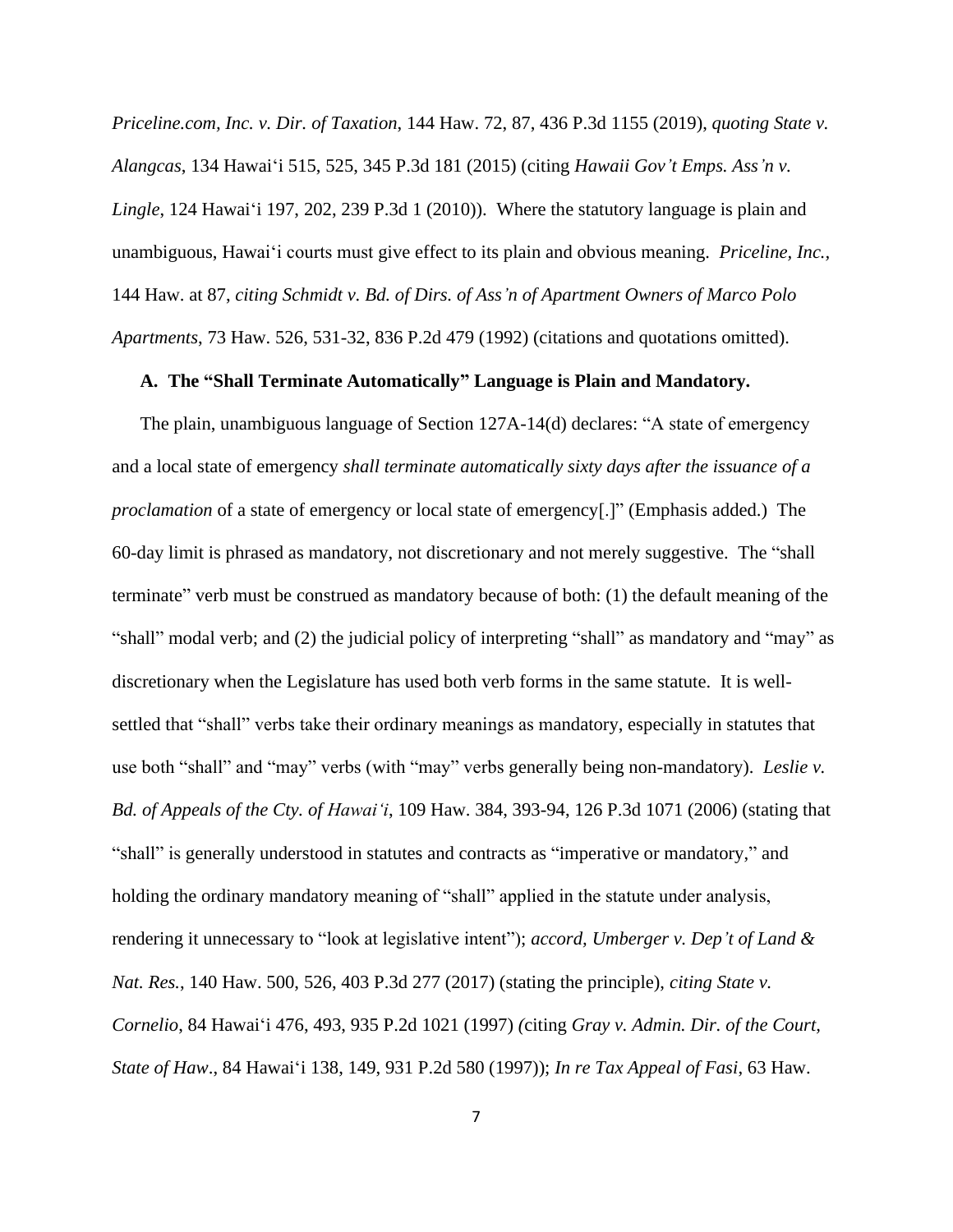624, 626-27, 634 P.2d 98 (1981) (same); *see Ling v. Yokoyama*, 91 Haw. 131, 133-34, 980 P.2d 1005 (App. 1999) (holding the statute's use of "shall" would be mandatory to require a hearing within a statute's defined time). Section 127A-14(d) thus mandates the state of emergency "shall terminate" in 60 days, not by the action of anyone, but by operation of law. (A legal status change that takes place automatically is typically deemed as occurring by operation of law. *See Black's Law Dictionary* 1119 (7th ed. 1999).)

The plain language of Section 127A-14 should be given full effect, including the 60-day limit. *See Priceline, Inc.,* 144 Haw. at 87; *see also Camara v. Agsalud*, 67 Haw. 212, 215-16, 685 P.2d 794 (1984) (reaffirming the "cardinal rule" of construction, including that ordinarily no word should be construed as superfluous, void or insignificant). If the statute's express 60-day limit does not actually mean to cabin the otherwise broad and arbitrary powers of the Governor, then nothing limits the duration of the Governor's proclaimed powers.

### **B. Statutory Interpretation Does Not Vary to Achieve a Party's Chosen Goals.**

Hawai'i courts are resolved not to interpret statutory language in different ways depending upon the underlying facts of a case. As this Court has repeatedly declared:

*We cannot change the language of the statute, supply a want, or enlarge upon it in order to make it suit a certain state of facts*. We do not legislate or make laws.

*State v. Demello*, 136 Haw. 193, 197, 361 P.3d 420 (2015) (emphasis added), *citing and quoting State v. Dudoit*, 90 Haw. 262, 271, 978 P.2d 700 (1999) *and State v. Meyer*, 61 Haw. 74, 77, 595 P.2d 288 (1979)). The Respondents argue below that 60-day limit must be ignored because the emergency was the Covid pandemic. This Court should follow its longstanding precedent to interpret Section 127A-14(d) in a manner that accords with its plain language and ordinary meanings of the words.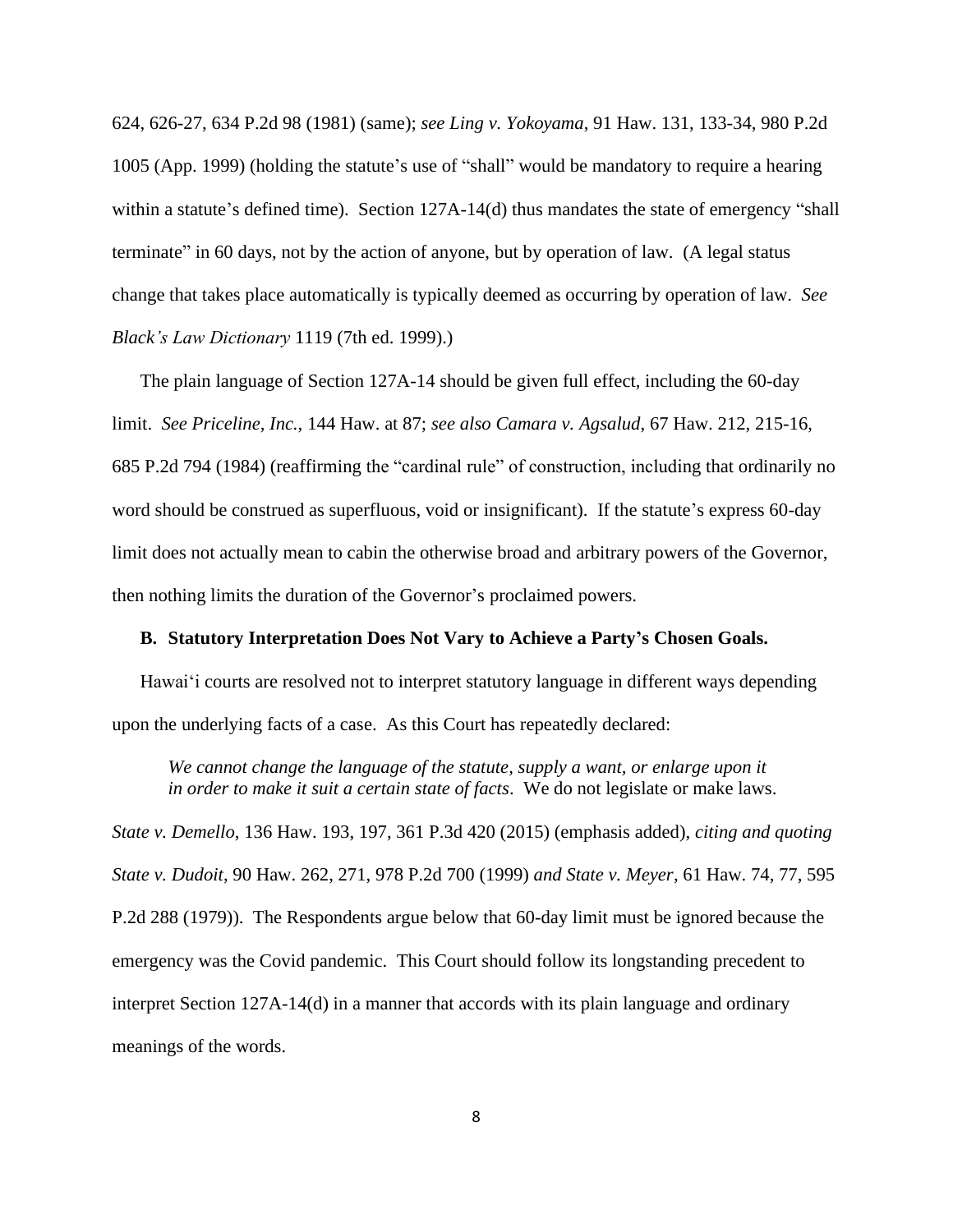### **III.The Emergency Powers Statute Would Be Unconstitutional If The 60-day Limit Were Not Enacted And Followed.**

### **A. Absent the 60-day Limit, the Governor's "Legislative" Powers Extend Indefinitely.**

Simply stated: Section 127A-11(a) and Section 127A-14 (a) are unconstitutional if the 60 day limit in Section 127A-14(d) is deemed meaningless or unenforceable. Here is why. The Legislature delegated enormous power to the Governor to deal with emergencies that the Governor chooses to declare. Section 127A-11(a). The Governor is the *sole* decision-maker about the "existence" of a statewide emergency situation. Section 127A-14(c). Among a long list of stated powers delegated to the Governor who declares an emergency is the power to "*suspend any law* that impedes or tends to impede or be detrimental to the expeditious and efficient execution of, or to conflict with, emergency functions…" Section 127A-13(a)(3) (emphasis added); *see* Robert H. Thomas, *Hoist the Yellow Flag and Spam Up: The Separation of Powers Limitation on Hawai'i's Emergency Authority*, 43 U. Haw. L. Rev. 71, 83-4 (2020) ("*Separation of Powers*") (listing emergency powers with statute citations). The Governor decides whether a law "tends to impede or be detrimental" to the emergency actions being taken by the Governor's decree. The Governor effectively becomes both the Executive *and* the legislator who can overrule the Legislature.

"The *only systemic check on the governor's emergency authority* is process-based and temporal [i.e., that a] declared state of emergency automatically terminates no more than sixty days after proclamation." *Separation of Powers*, 43 U. Haw. L. Rev. at 84 (emphasis added; footnote omitted). If the 60-day limit is void of meaning, then the Legislature has delegated nearly unlimited power to the Governor to legislate or nullify legislation for an indefinite period

9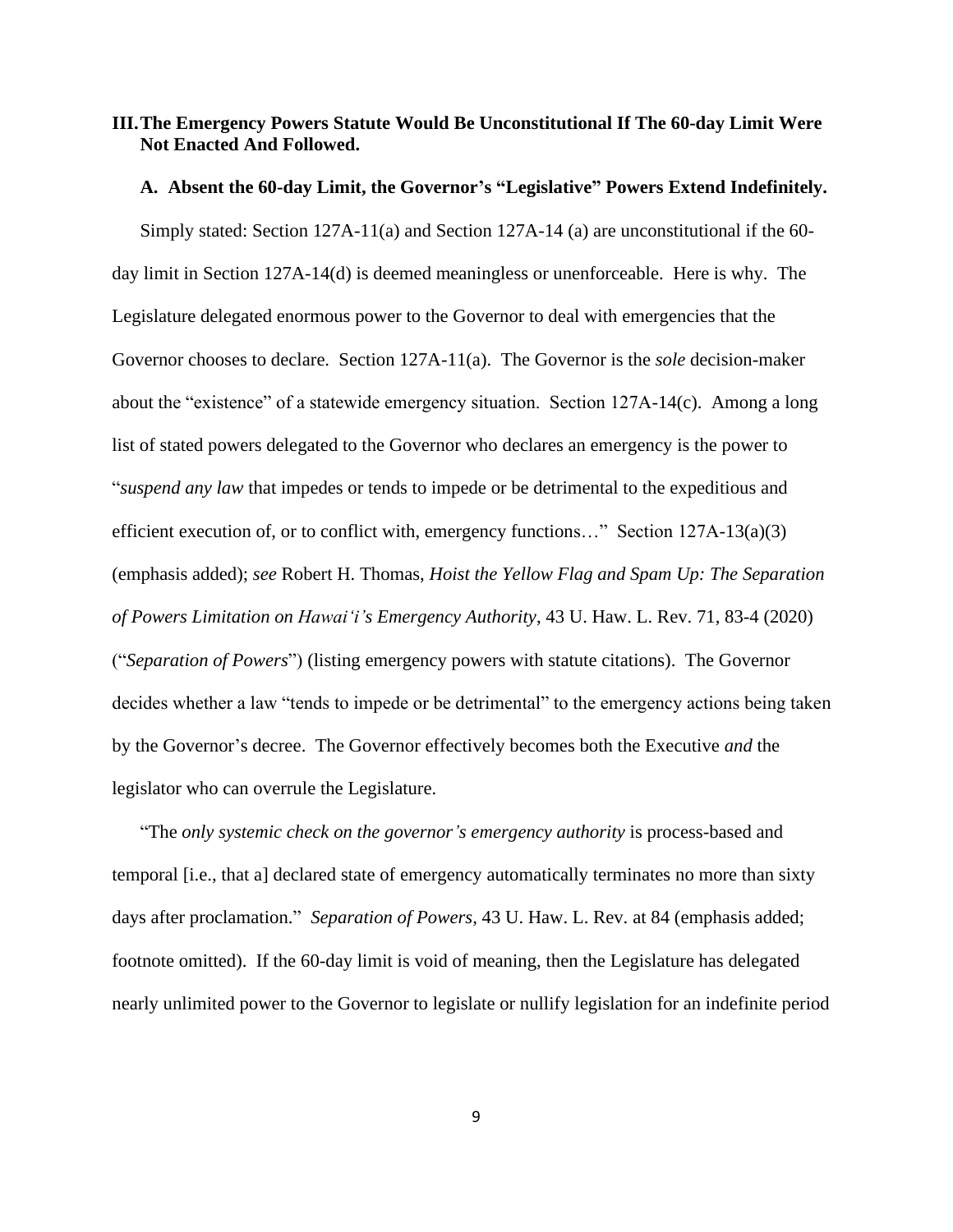of time.<sup>6</sup> Such a delegation of power, however, abrogates the separation of powers built into the Hawai'i Constitution and violates the non-delegation doctrine.

Unequivocally, Section 127A-1(c) expressly declares the proclamation power statutes "shall not be construed as conferring any power or permitting any action which is inconsistent with the Constitution and laws of the United States[.]" Under the U.S. Constitutional doctrines of separation of powers and nondelegation, the legislative branch may not delegate its powers to the executive branch. *Touby v. United States*, 500 U.S. 160, 164-65, 111 S. Ct. 1752 (1991). The same doctrine and principle applies to the Hawaiʻi Constitution. *In re Kauai Elec. Div.,* 60 Haw. 166, 181, 590 P.2d 524 (1978) (confirming Hawaiʻi "has adopted the non-delegation doctrine as part of its own body of constitutional law"). Therefore, Section 127A-14 would violate constitutional law if it delegated broad power to the Governor to combine the executive and legislative powers in one person with no limit on duration.

### **B. Absent the 60-day Limit, the Governor Becomes a One-Person Legislature.**

The Governor's proclamations at issue extend far beyond executive orders – they are *de facto* legislative enactments. Section 127A-11(a)(1) empowers the Governor to declare a disaster or emergency, unilaterally make findings of fact to support the exercise of emergency power, and then write the controlling laws having immediate effect. His activities are therefore *legislative* because they involve:

The selection of that policy which is most advantageous to the whole [and] involves a host of considerations that must be weighed and appraised. That

<sup>&</sup>lt;sup>6</sup> "Hawai'i's time limit serves as an essential democratic check on arrogation of executive power by emphasizing that *the delegation to the governor from the people via the legislature is muscular—but temporary.* And that once the delegation automatically terminates, *absent a separate declaration setting forth separate reasons, the authority to declare and manage emergencies reverts to the legislature." Separation of Powers,* 43 Haw. L. Rev. at 87 (emphasis added).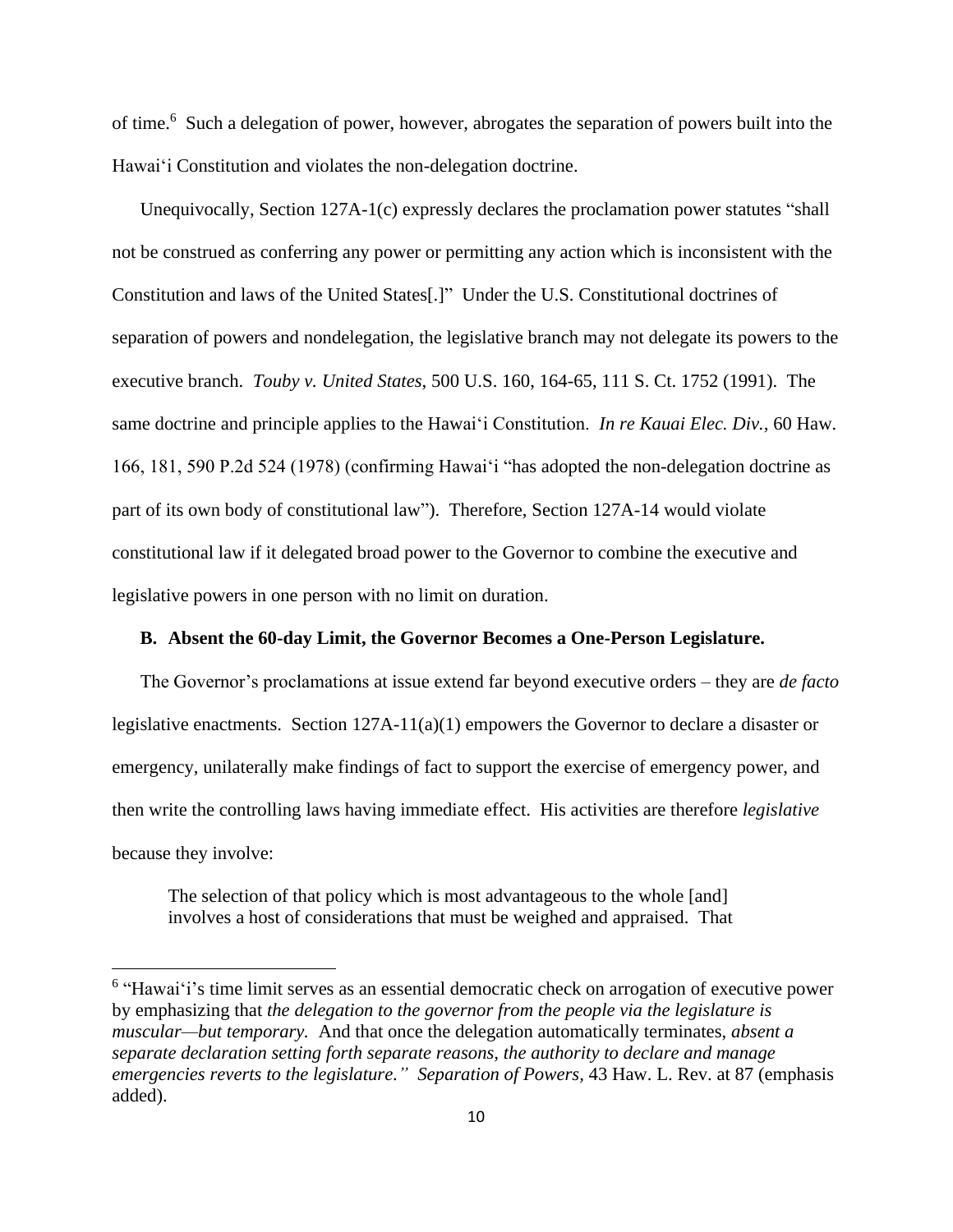function is more appropriately for those who write the laws [the legislature], rather than for those who interpret them.

*United States v. Gilman*, 347 U.S. 507, 511-13 (1954), *quoted and cited in Ziglar v. Abbasi*, 137 S. Ct. 1843, 1857 (2017); *accord, Copley Press, Inc. v. Superior Court*, 39 Cal. 4th 1272, 1299, 141 P.3d 288, 305 (2006) ("it is for the Legislature to weigh the competing policy considerations"). To address an emergency or disaster, the Hawai'i Legislature empowered the Governor to legislate, but only for a limited time. No basis exists to believe the Legislature had either the constitutional power or the intent to divest itself of legislative power indefinitely so the Governor could rule by edict. The Hawai'i Constitution nowhere authorizes such broad and deployed power in the executive branch.

### **C. The Legislature Must be Presumed to Have Intended a True 60-day Limit to Preserve the Constitutionality of the Statute.**

The foregoing analysis shows the Legislature may not constitutionally imbue the Governor with the power to legislate and suspend legislation indefinitely at the Governor's sole discretion. Indeed, the Legislature must be presumed to have not enacted unconstitutional legislation. *League of Women Voters of Honolulu & Common Cause v. State*, 150 Haw. 182, 194, 499 P.3d 382 (2021) (stating the presumption). Logically, the Legislature must be presumed not to have enacted Sections 127A-11 and 127A-14 so as to violate the Hawai'i Constitution's separation of powers and the non-delegation doctrine. Therefore, the Section 127A-14's 60-day limit must be understood as the Legislature's express means of *not* delegating powers to the Governor in violation of the Constitution's separation of powers and non-delegation doctrines.<sup>7</sup>

 $<sup>7</sup>$  The Legislature followed the path of sister states: "Hawai'i is a part of an overwhelming</sup> majority of states that have concluded these rule-by-decree emergency powers of executive officers should be granted only for a very limited time and should not be open-ended." *Separation of Powers,* 43 Haw. L. Rev. at 87 (footnote omitted).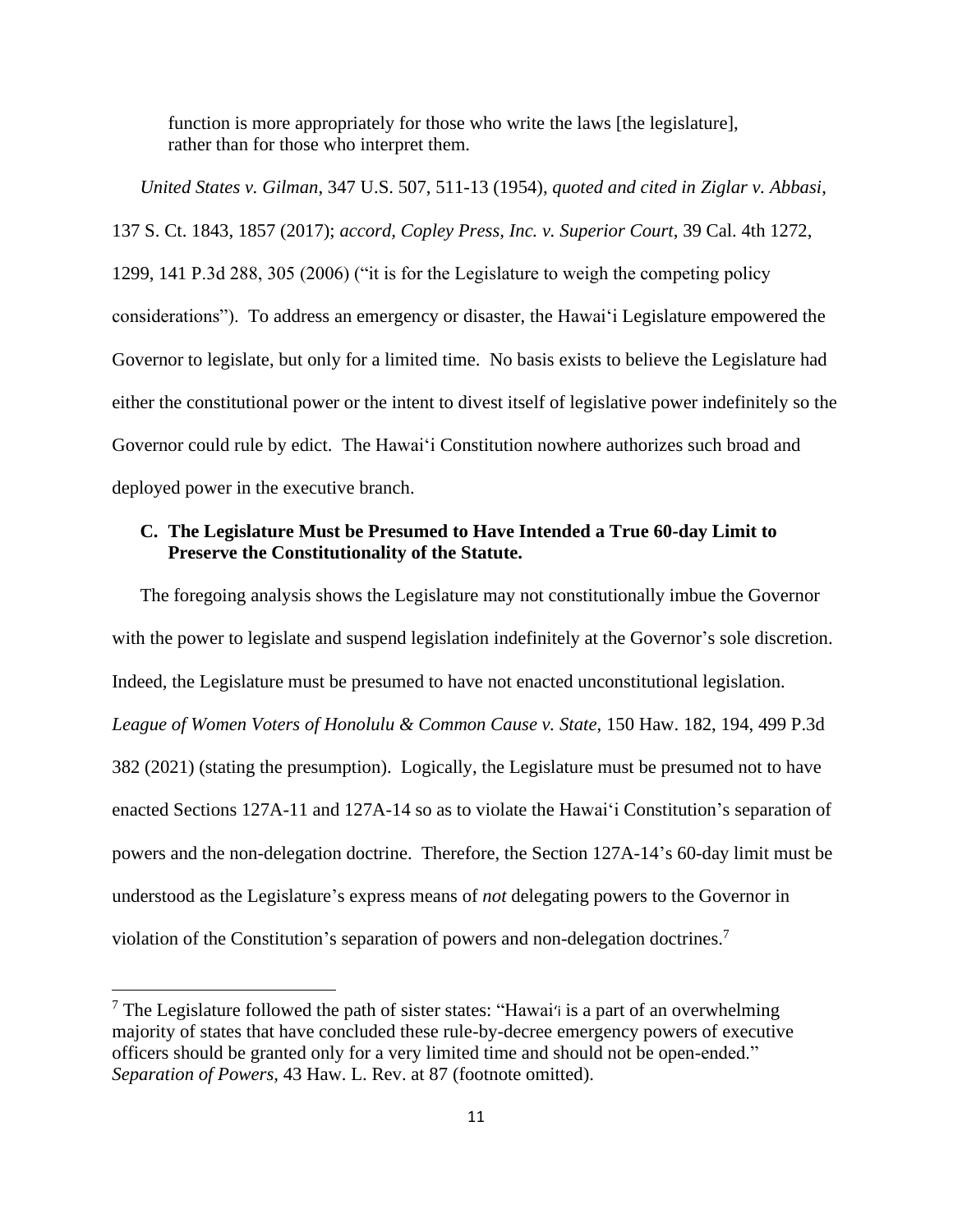#### **IV.Persuasive Sister-State Supreme Court Precedents Support This Petition's Merits.**

Before the ICA, Petitioners have previously fully briefed two sister-state supreme court precedents that upheld statutory time limits on their governors' emergency powers during the Covid-19 pandemic based upon plain language statutory interpretation and separation of powers / nondelegation doctrine grounds: *Midwest Inst. of Health, PLLC v. Governor of Mich. (In re Certified Questions from the United States Dist. Court)*, 506 Mich. 332, 385, 958 N.W.2d 1 (2020) *and Fabick v. Evers*, 396 Wis. 2d 231, 257, 956 N.W.2d 856 (2021). *See* Dkt 28, 95. The Michigan Supreme Court invalidated the Michigan governor's attempt to wield broad "emergency" powers past the statutory 28-day limit and thus rule with no time limit. The Wisconsin Supreme Court rejected that state governor's extension of power past the statutory 60-day limit by his issuing successive proclamations, holding the "duration-limiting language *forbids* the governor from declaring successive states of emergency on the same basis as a prior state of emergency[.]" *Fabick*, 396 Wis. 2d at 253, ¶ 36 (emphasis added). If this Court grants review of this Petition, Petitioners respectfully request the opportunity to supply the same detailed analysis of these directly analogous, persuasive precedents in either initial or reply briefing, as appropriate.

#### **CONCLUSION**

Petitioners respectfully request their Petition be granted and this Court reverse the decisions of the ICA and Fifth Circuit Courts that had dismissed Petitioners' First Amended Complaint.

ATTORNEYS FOR FREEDOM LAW FIRM

 By: */s/ Jody L. Broaddus, Esq.*  Jody L. Broaddus, Esq. Marc J. Victor, Esq. Attorneys for Petitioners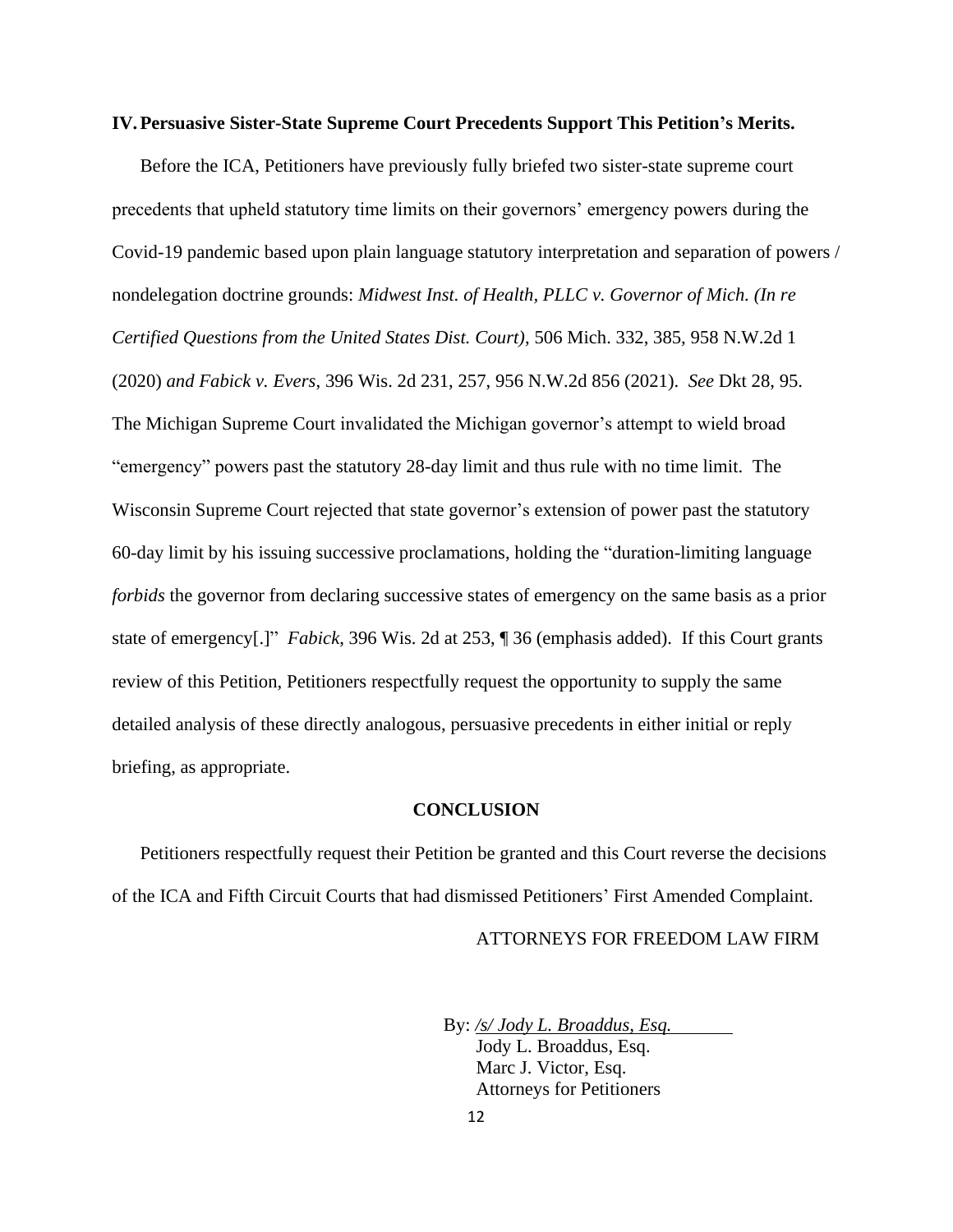# **CERTIFICATE OF SERVICE**

I certify that the above document and exhibits were served electronically through the Court's

JEFS system upon the following on the 22nd day of April, 2022:

CLARE E. CONNORS Attorney General of the State of Hawai'i DAVID D. DAY NICHOLAS M. MCLEAN EWAN C. RAYNER CHRISTOPHER J. LEONG CRAIG Y. IHA Deputy Attorneys General Department of the Attorney General 425 Queen Street Honolulu, Hawai'i 96813 Attorneys for Defendants

By: */s/ Andrea Yirak*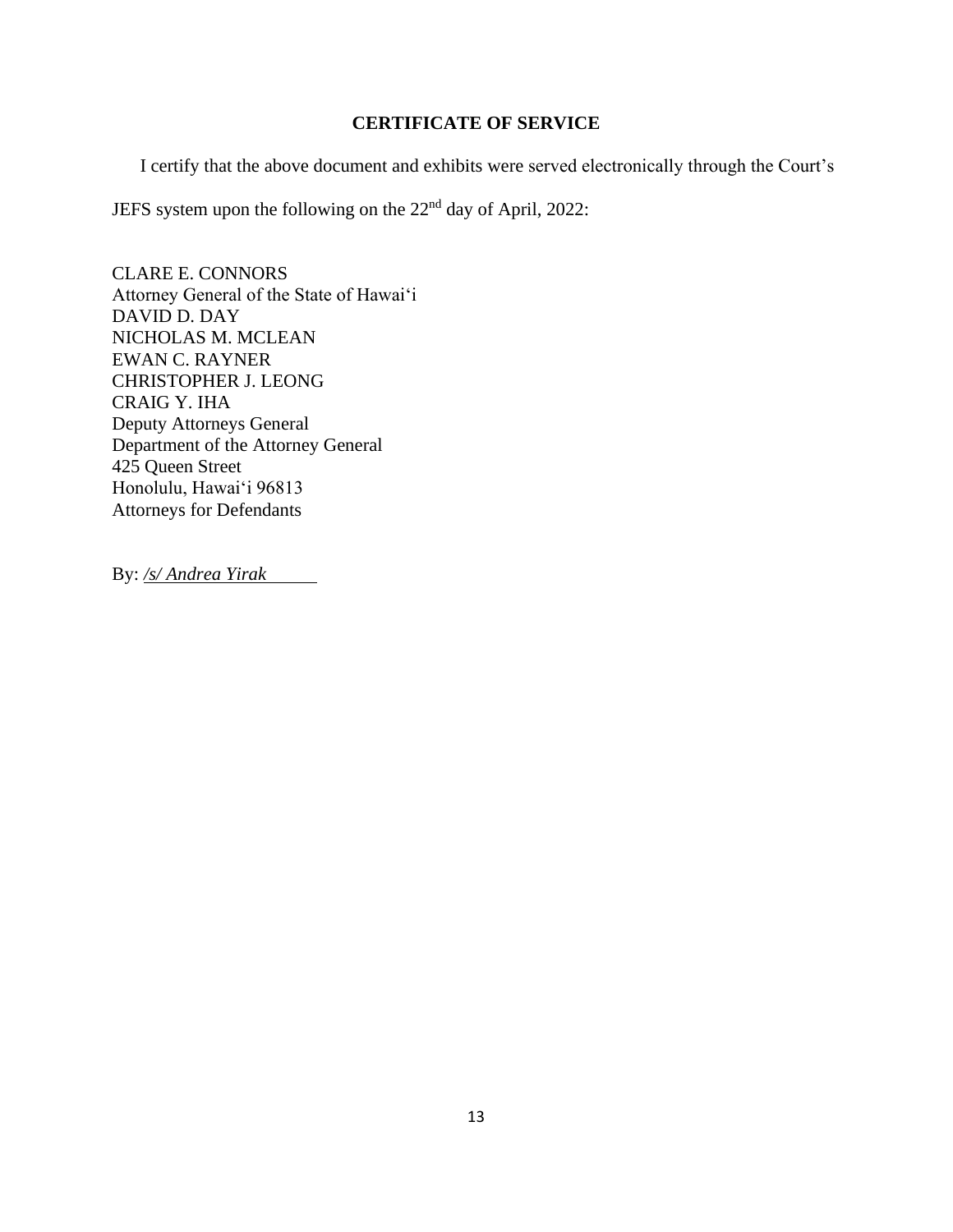GARY C. ZAMBER 8446 Attorney at Law, Inc. 21 Waianuenue Ave., Suite 3 Hilo, Hawai'i 96720 Telephone: (808) 969-3600 Fax: (808) 769-5134 Email: gzamber@gmail.com *Attorney for Levana Keikaika*

### IN THE CIRCUIT COURT OF THE FIFTH CIRCUIT STATE OF HAWAI'I

STATE OF HAWAI'I, CASE No. 5CPC-21-0000116

NOTICE OF HEARING

vs.

LEVANA LOMMA KEIKAIKA, HEARING DATE:

HEARING TIME:

**TRIAL DATE: JUNE 13, 2022 TRIAL TIME:9:00 AM** 

Defendant.

JUDGE: Hon. Kathleen N.A. Watanabe

# **NOTICE OF HEARING**

TO: Ginger Dania Grinpas Deputy Prosecuting Attorney County of Kaua'i, State of Hawai'i 3990 Ka'ana Street, Suite 210 Lihu'e, Hawai'i 96766

This matter shall come before the Honorable Kathleen N.A. Watanabe, Circuit Court of

the Fifth Circuit for hearing, on **\_\_TO BE SET\_\_\_\_.**

DATED: Hilo, Hawaii, May 17, 2022.

 $\frac{1}{2}$ 

GARY C. ZAMBER,